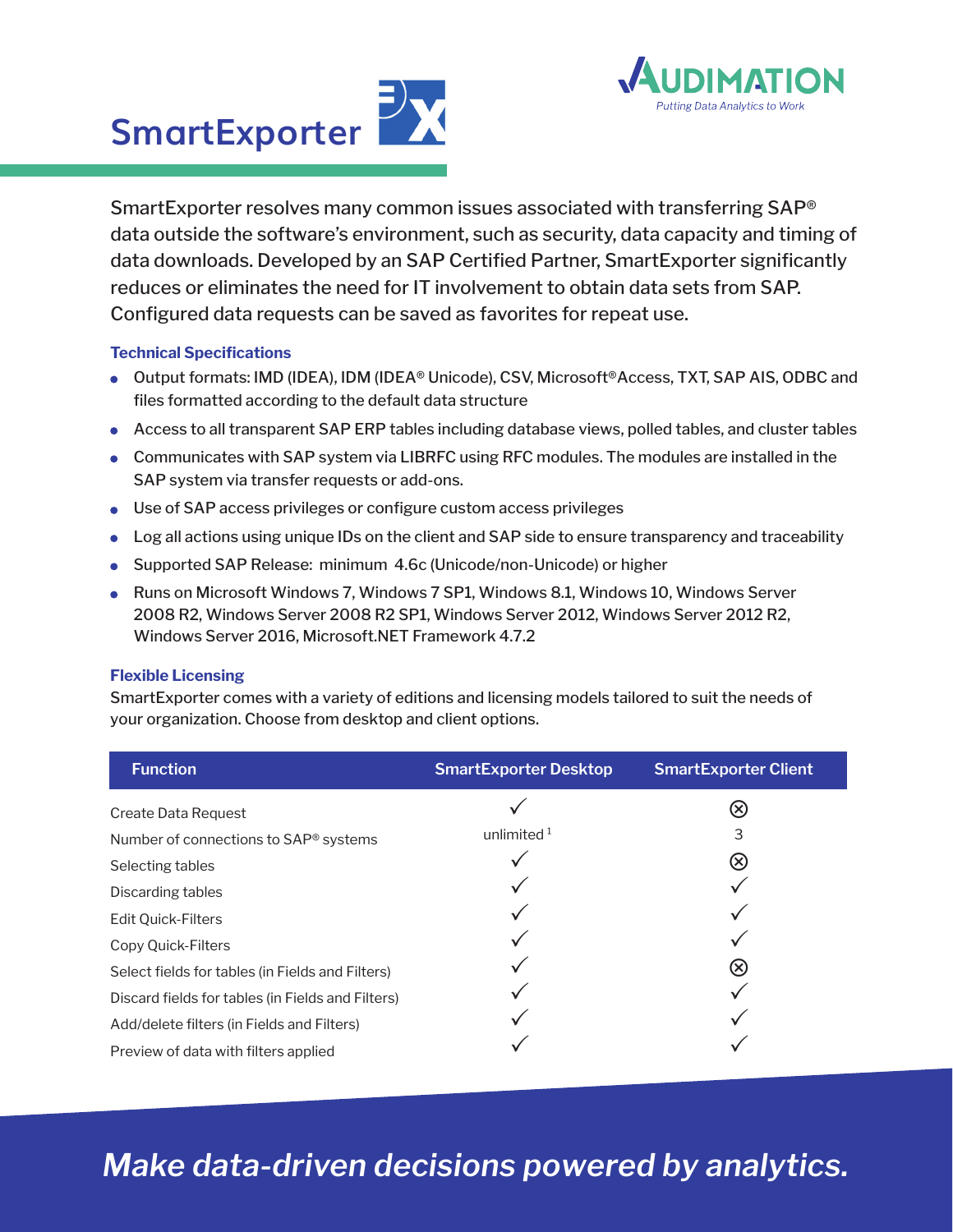



| <b>Function</b>                          | <b>SmartExporter Desktop</b> | <b>SmartExporter Client</b>  |
|------------------------------------------|------------------------------|------------------------------|
| Add joins                                |                              | $\left( \!\! \infty \right)$ |
| Copy joins                               |                              |                              |
| Delete joins                             |                              |                              |
| Select fields in joins                   |                              | $\left( \infty \right)$      |
| Discard fields in joins                  |                              |                              |
| Select joined tables to download         |                              |                              |
| Copy favorites                           |                              |                              |
| Add Data Request to favorites            |                              |                              |
| Import favorites folders                 |                              |                              |
| Export favorites folders                 |                              | $\otimes$                    |
| Create, delete, rename favorites folders |                              |                              |
| <b>Download Data Dictionaries</b>        |                              |                              |
| Choose different Data Dictionaries       |                              |                              |

 $1$  subject to the licensing terms

² a maximum number of 10 favorites is allowed

| <b>Online Data Request</b>                           | <b>SmartExporter Desktop</b> | <b>SmartExporter Client</b> |
|------------------------------------------------------|------------------------------|-----------------------------|
| Extract SAP data online                              |                              |                             |
| Select data source (database or archive)             |                              |                             |
| Modify performance settings                          |                              |                             |
| Place Data Request in queue                          |                              |                             |
| Methods of synchronous data transfer from SAP        |                              |                             |
| Filter calculation method using ordering the records |                              |                             |
| Filter calculation method without ordering the       |                              |                             |
| records regarding primary key fields                 |                              |                             |
| Buffer table method                                  |                              |                             |
|                                                      |                              |                             |

 $1$  access to archived data depends on license key

888.641.2800 | sales@audimation.com | audimation.com